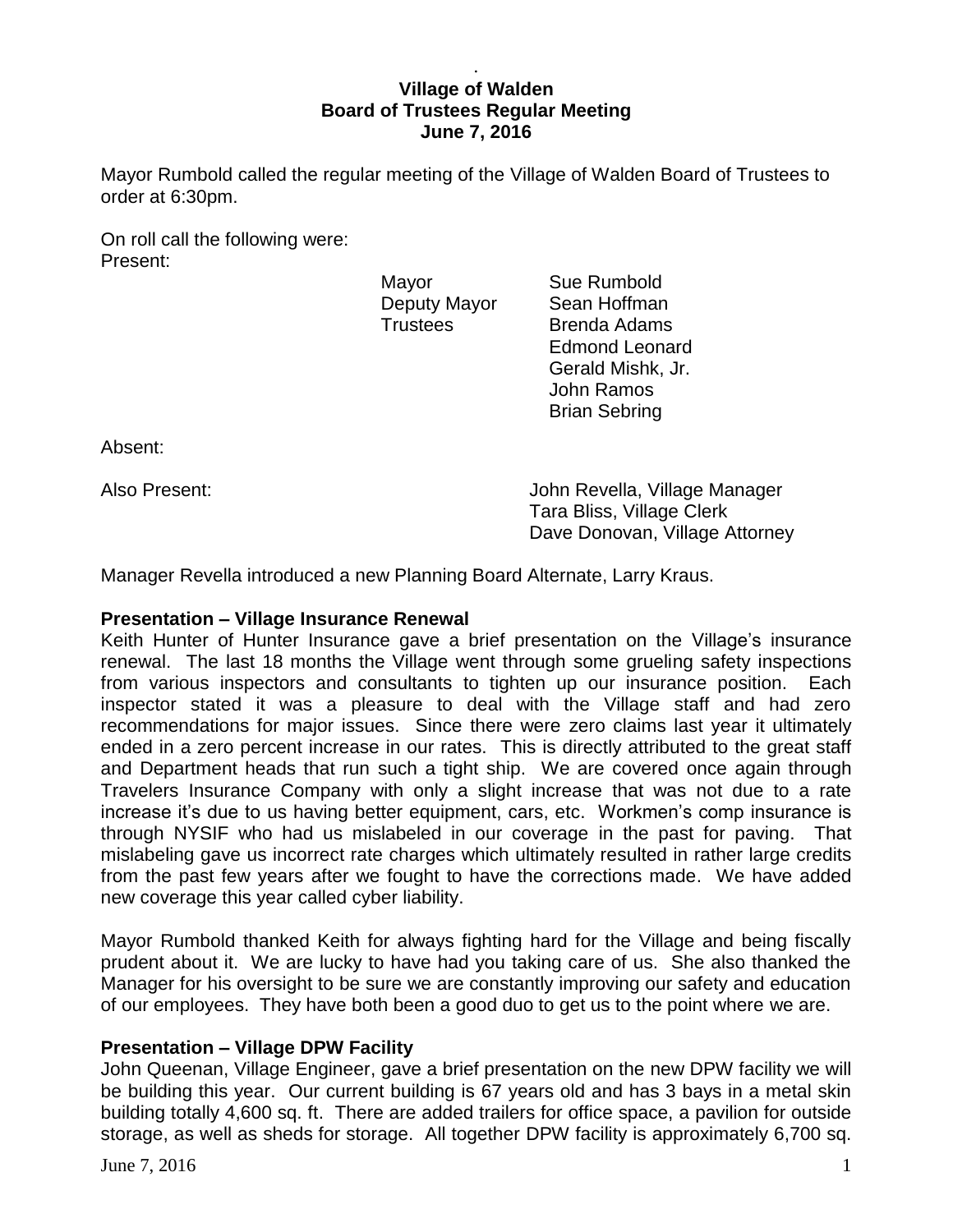ft. We also have the Water Department building at Cherry Street which is about 1,700 sq. ft. Between both locations we have approximately 8,800 sq. ft. We are going to build a 13,000 sq. ft. building to house both the DPW and the Water Department. He went over the map and display of the 2.5 acres and reviewed the footprint which will use the same basic area of the current building. It will be able to house all of our equipment to date that is in the building plus all that is being stored outside. This building allows for space in between the vehicles, has pull through bays, an area for office space, mechanics area and bay, space for tool storage, and an office for the Water Department.

.

Mayor Rumbold asked if this building would be able to grow with us and have some longevity.

John replied that he estimates it would last at least 40 years. He left space for all the bells and whistles as well as factored in that each truck was planned to have their attachments on it, including sanders, plows, wings etc. when configuring the space.

Manager Revella added that this planned building will service the Village in its current state and population. It will be constructed in a manner that would allow for extensions to be added on at a later date if the size or population of the Village changed for some reason.

John explained that the Village DPW employees will be doing the water/sewer connections, drains, and slab prep including digging which will save us money in the long run before we need to get outside contractors to do the rest of the building. They are cleaning up the building now in preparation of the new construction. We are looking at getting a storage facility for equipment and emptying another pavilion to use as vehicle coverage. We will keep the office trailer for the crew to have bathroom and office facilities while this is being erected. Demolition will take approximately 2-3 weeks. The water service will take about one week, same for sewer, building prep and pad prep would take about 2 weeks, weather dependent. Once the pad is poured it will take 7-10 days to cure before we can begin construction of the actual building. All total will probably be there 3-4 months before we get in the building for electric and heat. We should be pretty well set by November 2016. We would be using existing equipment to get us into the building and later on down the road can upgrade lifts and equipment.

Manager Revella stated that the Cherry Street building would just be transferring of its contents to the new building. We would decide what if anything to do with that building after that.

# **Public Hearing Local Law #5 of 2016 – Solar Panel Moratorium**

Trustee Sebring made a motion to open the public hearing for Local Law #5 of 2016 – Solar Panel Moratorium. Seconded by Trustee Ramos. All ayes. Motion carried.

Manager Revella stated that he received some written comments from Marcus Millspaugh agreeing with having a moratorium that he is giving to the Clerk to be part of the official record.

Attorney Donovan explained this is a Local Law to establish a 6 month moratorium with the exception of roof mounted solar panels. It would allow the village to develop regulations as the Board deems appropriate in the Village. It could be extended up to 6 months by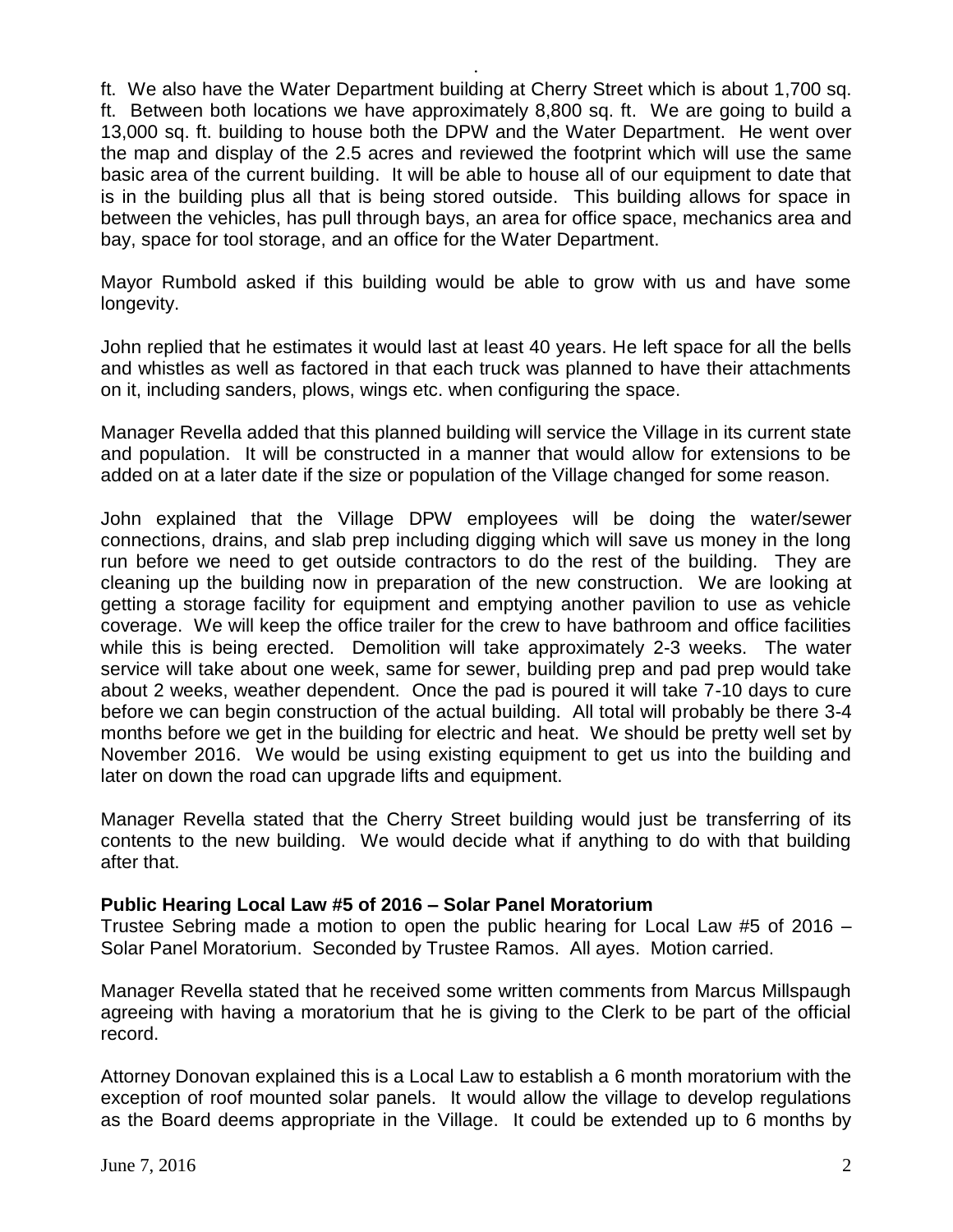resolution of the Board any longer than that would need another local law. The timeline is up to the Board and the direction the Board would like to take.

.

Manager Revella added that this gives time to get presentations from solar companies etc.

Trustee Mishk made a motion to close the public hearing for Local Law #5 of 2016 – Solar Panel Moratorium. Seconded by Trustee Leonard. All ayes. Motion carried.

Trustee Mishk made a motion to adopt Local Law #5 of 2016 – Solar Panel Moratorium. Seconded by Deputy Mayor Hoffman. All ayes. Motion carried.

## **Hearing – 5 Hiddenview Drive**

Dean Stickles, Building Inspector, explained that Rose Piccolomo was given the notice but is no longer the owner, it is owned by Federal National Mortgage Association so he talked to the Attorney about noticing the proper owner of the property. It has mattresses, a couch, an unlicensed vehicle, a see through shed, needs to be mowed and cleaned up, and has other debris on the porch and around the property.

Attorney Donovan stated that unless there is imminent danger to public health or safety notifying the proper owner would be recommended. While we know that they won't likely reply anyway we should still notice it properly.

Trustee Sebring made a motion to set a hearing for 5 Hiddenview Drive for Tuesday, June 21, 2016 at 6:30pm or as soon thereafter as the matter could be heard. Seconded by Trustee Mishk. All ayes. Motion carried.

#### **Hearing – 19 Bank Street**

Dean Stickles, Building Inspector, explained that the owners are not present tonight and the owner of record is Cynthia Boayke. The property has multiple problems including a porch whose framing is starting to collapse and there is a hole in the roof of the porch, both rooves are in violation of code, it needs mowing, painting and cleaning up. No one is living there and owner stated she wanted to give the house back to the bank and will not be doing anything with this property. He spoke with Dave and John and suggested that he can get estimates if the Board would like to use small cities money to fix the code violations. Would not be a burden on the tax payers as we would bill the property and then return the funds to that small cities fund when it's repaid. It would be repaid by a year of the work being done as it would be levied onto the taxes.

Attorney Donovan stated that he is not entirely comfortable having the Village do construction on private property but also understands if he were someone who lived in the neighborhood it is unsightly and would like it to be fixed. Wish there was a better way to not have the Village pay a contractor to work on a private home. Normally when you have a violation someone comes to fix the property but obviously that is not going to happen in this case.

Dean stated that he is looking to the Board for direction on what to do with these kinds of house. There needs to be a mechanism that the Village can use to address these types of homes. There are other homes in this neighborhood that are being remodeled and this one is an eye sore.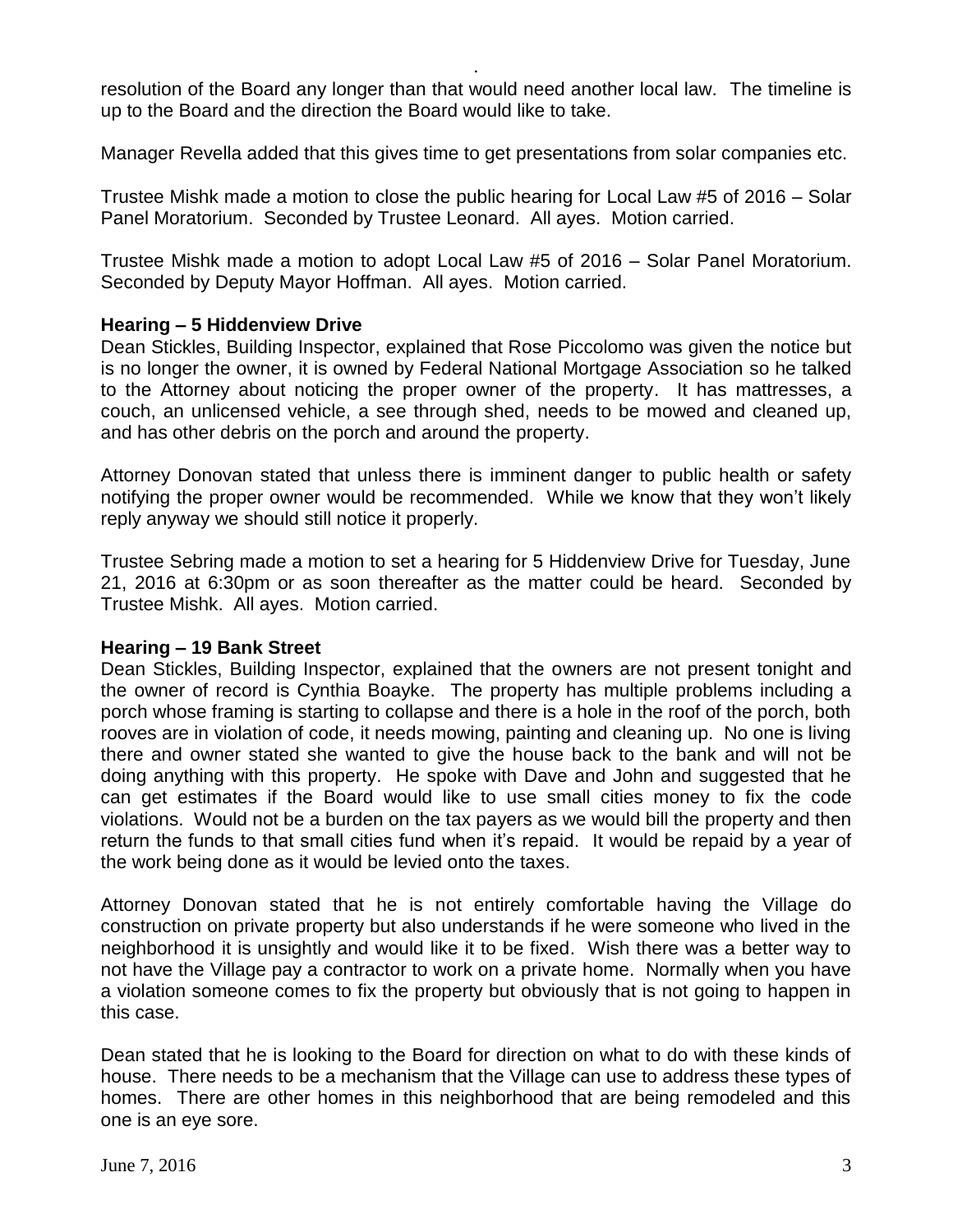Attorney Donovan stated that we would need to go to the Supreme Court. He has been involved with those types of things in the past but the first step we took was getting a structural engineer to give us a report of the property.

.

Trustee Mishk stated we need some sort of magistrate to get these owners to comply.

Dean stated that the minimum we would do would be to fix the front porch roof, secure the attic window that is open, and paint the house. Perhaps the owner would allow us access to let a structural engineer give us a report then we would have a baseline of knowledge to know how we should proceed.

Attorney Donovan suggests doing the least restrictive method first and then if that doesn't work be more forceful if we need to.

Dean stated he would ask the owner if she would allow us to bring in a structural engineer to evaluate the inside of the property.

Mayor Rumbold stated that in the meantime we could cut the grass and clean up the property and then we should come up with an action plan of how to deal with these types of properties. She asked for an update of progress and if we need to have it back on the agenda that is not problem.

Trustee Sebring made a motion to mow and clean up the property at 19 Bank Street and charge the fees associated with it back to the property. Seconded by Trustee Ramos. All ayes. Motion carried.

# **Village Manager's Report –**

- Fred was away at a conference so he covered DPW while he was away. Did a lot of maintenance on cutting back trees so the sweeper could go down the streets and catching up on catch basins and street signs.
- Had a site plan meeting for our CDBG application with the Engineer and the committee. They seemed to be in favor of our project.
- Attended the Police Awards Ceremony which was very nice.
- Attended the Youth Bureau Awards for a Walden awardee Calista Bond with the Clerk and the Mayor. She was nominated by the Village Clerk.
- Thruway Sporting Goods event at Olley Park was well attended and well organized. They would like to do it next year as well.
- Reviewed the new meter installations with Working Leader. Had issues at 98-100 Gladstone Avenue so they have a new meter.
- Met with Chief Holmes, Sgt. Metzger, Trustee Mishk and Goosetown about radios to all emergency personnel. There will be a lot of coordinating with that next year due to the County's plan with the radio contracts.
- Issued a Code Red for e-waste pick up that was at Olley Park on the  $26<sup>th</sup>$ . A 30 yard dumpster was filled within 4 hours and we got a second dumpster that was almost filled as well.
- Had our annual inspection for our NYSIF insurance renewal which went well.
- MS4 report and Water Quality report are out and have been submitted and posted for the public.
- Reviewed the final Hazard Mitigation Plan for the County.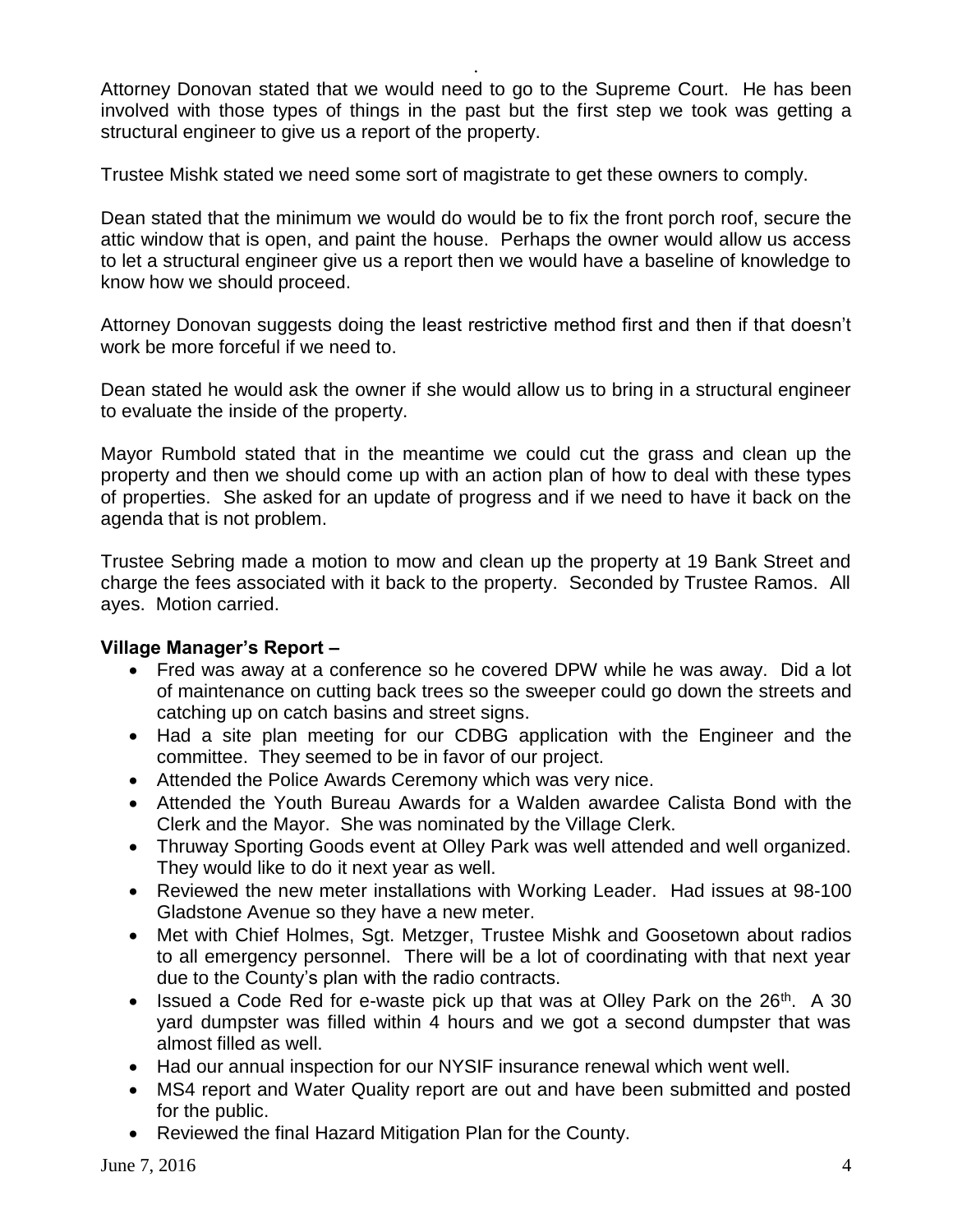Working on the year-end figures and payroll change forms with the Treasurer.

.

 Working on obtaining a grant for the DPW facility from Senator Larkin. Hopefully that will come to fruition.

Trustee Mishk asked about the status of the Wileman water issues.

Manager Revella replied they are concentrating on the meters right now but will do next sample testing from the people on Wileman who are willing to do that. He will ask the timeline. Meters are starting to be installed in Area I (center of town) and as people come and need replacements they are getting new ones as well. We are also working on installing them in the problem properties that we know have had issues.

Trustee Adams asked about the Budget Adjustment policy, traffic control truck restrictions policy, and the commercial rehab loan policy. Thought they were on the Attorney's list.

Manager Revella confirmed they are on the list.

Mayor Rumbold asked for an update on the crosswalk and painting that area at the end of Wait Street.

Manager Revella stated he was awaiting the new fiscal year and he will follow up with DOT on the signs.

## **Approval of May 17, 2016 Minutes**

Trustee Adams made a motion to approve the May 17, 2016 Minutes. Seconded by Trustee Mishk. All ayes. Motion carried.

# **Trustee's Committee Reports**

**Town of Montgomery & Library Board liaison – Trustee Leonard**

Trustee Leonard had nothing to report at this time.

## **Recreation & Parks Department and Valley Central School Board Liaison – Trustee Ramos**

Trustee Ramos had nothing to report at this time.

## **Planning and Zoning Boards as well as the Building Department Liaison – Deputy Mayor Hoffman**

Deputy Mayor Hoffman met with Dean this morning and they discussed the moratorium and the IMA with the Town both on the agenda tonight and they reviewed the ZBA agenda which has 2 interpretation requests and an applicant looking for an area variance.

#### **DPW Liaison– Trustee Sebring**

Trustee Sebring reported that he met with Fred and the guys are doing catch basins and on Sunday they will be replacing the fire hydrant by Walden Savings Bank. Doing it on a Sunday to avoid interfering with the Bank's business hours and closing the road on a high traffic time. Fred showed him the capabilities of the new meters which is quite helpful to both users and the Village.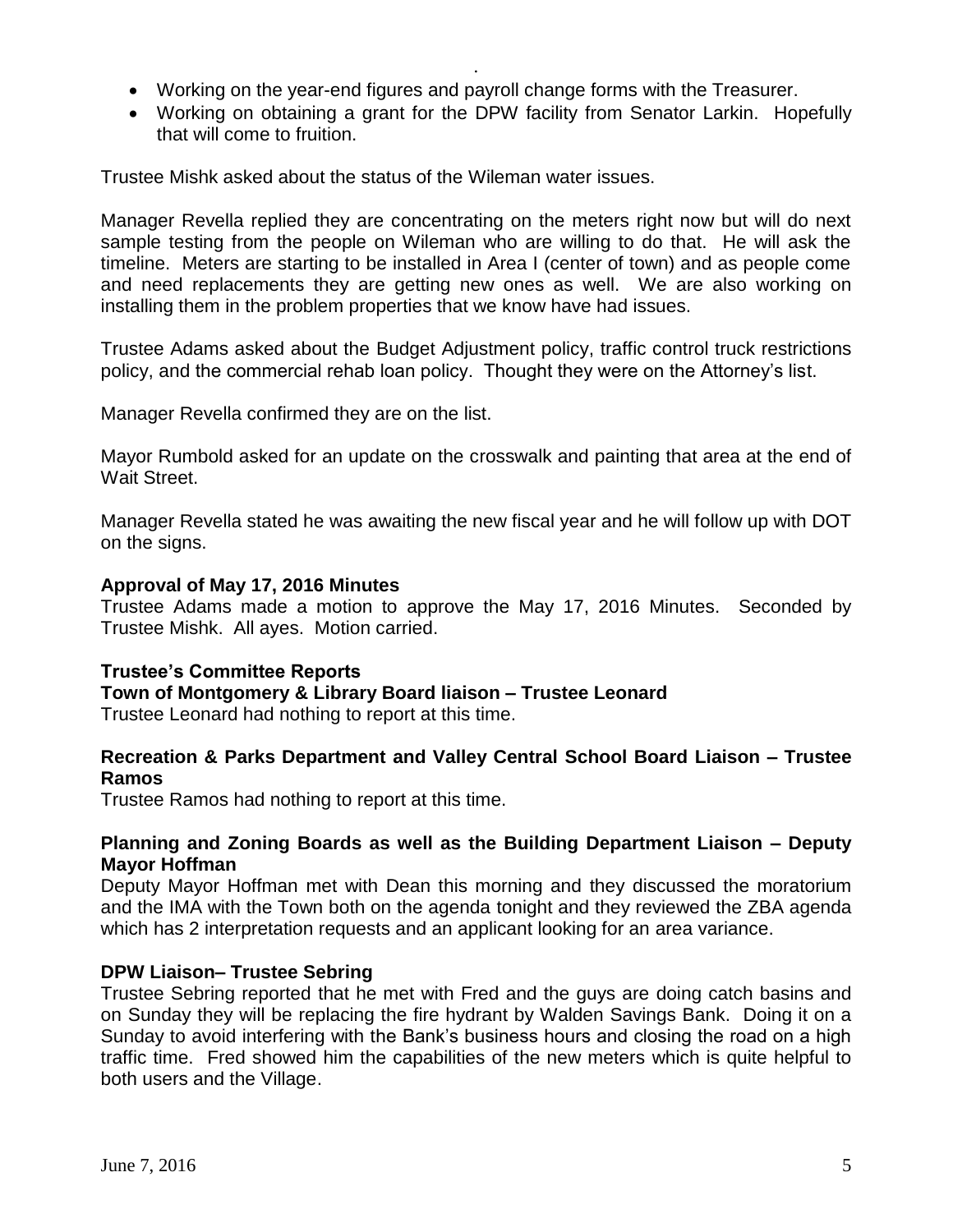### **Village Offices Liaison – Trustee Adams**

Trustee Adams reported that the finance office is busy closing and opening fiscal years and the purge for records retention is going on as well.

.

# **Police Department and Justice Department Liaison – Trustee Mishk**

Trustee Mishk reported that he met with Chief and all is well aside from some personnel issues that we can't discuss at this point.

Mayor Rumbold asked Trustee Leonard to find out how many Village of Walden residents serve on any Town Boards. She feels we are sorely underrepresented on the Town Boards. She read the community events into the minutes.

#### **Public Comment on Business of the Board**

Becky Pearson, 167 Walnut Street, found out how Montgomery gets around prevailing wage issues discussed at the last meeting. They hire contractors as employees and pay them directly. It may save money to do that so something to think about.

Manager Revella stated that it likely also would increase our workers comp rates.

## **Action Items**

#### **Village Manager Contract**

Trustee Ramos made a motion to approve the Village Manager's contract. Seconded by Trustee Adams. All ayes. Motion carried.

#### **Hearing Request – 38 Center Street**

Manager Revella stated there is a pool on the property that is not in a healthy condition and would like to set a hearing for the next meeting.

Trustee Adams made a motion to set a hearing for 38 Center Street for Tuesday, June 21, 2016 at 6:30pm or as soon thereafter as the matter could be heard. Seconded by Trustee Sebring. All ayes. Motion carried.

#### **Local Law #6 of 2016 – Modification of Fee Ordinance**

Attorney Donovan stated that at year end we noticed a few bills from the Zoning and Planning Boards that didn't have escrows for those types of levies on the tax bill. This Local Law will allow that in order to collect those fees.

Trustee Adams made a motion to set a public hearing for Local Law #6 of 2016 – Modification of Fee Ordinance for Tuesday, June 21, 2016 at 6:30pm or as soon thereafter as the matter could be heard. Seconded by Trustee Mishk. All ayes. Motion carried.

#### **DPW bond resolution**

Trustee Ramos made a motion to give permission to the Village Manager and the Village Treasurer to get bond counsel and bond for funds for the DPW facility in an amount not to exceed \$999,500. Seconded by Trustee Leonard. All ayes. Motion carried.

# **Surplus Old Copier**

Manager Revella explained this is the old copier that was previously in the office. Recreation & Parks Department had been trying to use it after we got a new copier in the office. Toshiba has advised us that it is not repairable at this point.

June 7, 2016 6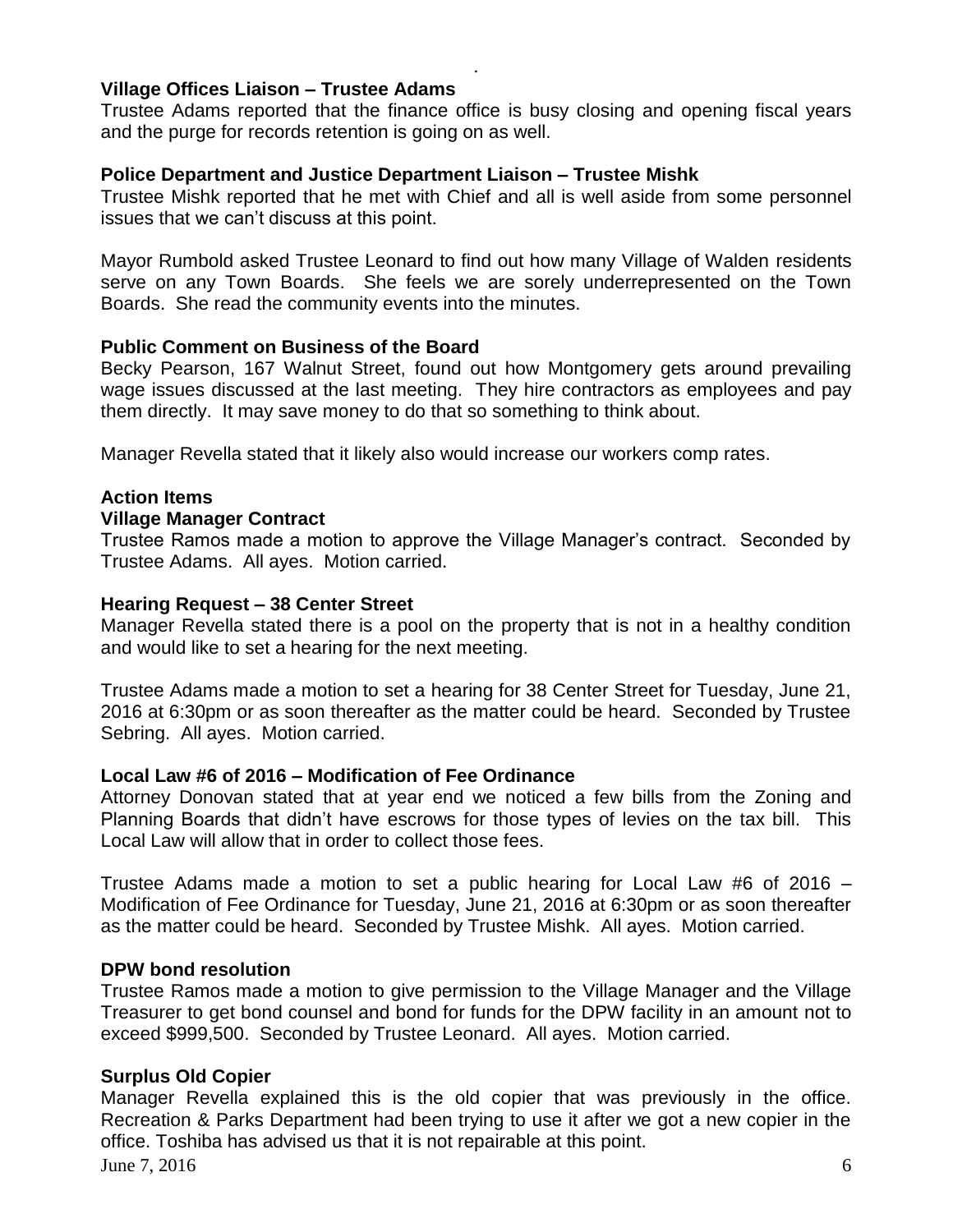Trustee Mishk made a motion to surplus the Old Copier currently located at Wooster Memorial Grove Park. Seconded by Trustee Sebring. All ayes. Motion carried.

.

# **Maple Street Park**

Manager Revella explained that the Millspaugh family would like to assist and volunteer time and possibly funds to this park and have some requests.

Mark Millspaugh explained that he and his family had a few meetings about Marcus "Mickey" Millspaugh's 90<sup>th</sup> birthday this month and how to commemorate that. One thought would be that the family is willing to make some improvements to the Maple Street Boat Launch understanding that there are bigger plans for the park down the line. He has some typical floating dock units which are fairly stable for fishing and boat launching he could put out and perhaps could donate a load of dirt or gravel as well. He would need some help to get the docks there and they would need to be removed in the winter months. There is a local scout troop looking to do a sign pavilion like the Village has at Olley Park with a bulletin board that has a water shed poster to inform the public of the Wallkill River and they could do the same thing here. They are looking for permission to have the Village take the dock sections and then consider naming the park in honor of Mickey. The Party is June 25<sup>th</sup> and looking to do a naming celebration at that point as well. Suggesting changing the name of the park to the Marcus "Mickey" Millspaugh Riverfront Park and Boat Launch if the Board is so inclined.

Trustee Ramos made a motion to accept the floating docks as a donation to the Maple Street Park. Seconded by Trustee Leonard. All ayes. Motion carried.

Trustee Ramos made a motion to rename the Maple Street Park the Marcus "Mickey" Millspaugh Riverfront Park and Boat Launch. Seconded by Trustee Mishk. All ayes. Motion carried.

#### **Inter Municipal Agreement - Town of Montgomery**

Manager Revella explained that this agreement with the Town was drafted by Attorney Donovan and is for the Building Inspectors. When one of them is out they would cover each other. This IMA would allow for that and cover both parties' accordingly insurance wise.

Trustee Sebring made a motion to approve the Inter Municipal Agreement with the Town of Montgomery for our Building Inspectors. Seconded by Trustee Adams. All ayes. Motion carried.

#### **Public Comment**

Anita Vandermark, 76 Highland Avenue, asked if the Village was concerned with the use of chemicals at the golf course near the wells on Lake Osiris Road. Also heard of an owner who purchased land close to our wells, which may be a concern as well.

Manager Revella stated the chemicals are not an issue and our wells are protected.

#### **Payment of the Audited Bills**

Trustee Sebring made a motion to pay the audited bills. Seconded by Trustee Adams. All ayes. Motion carried.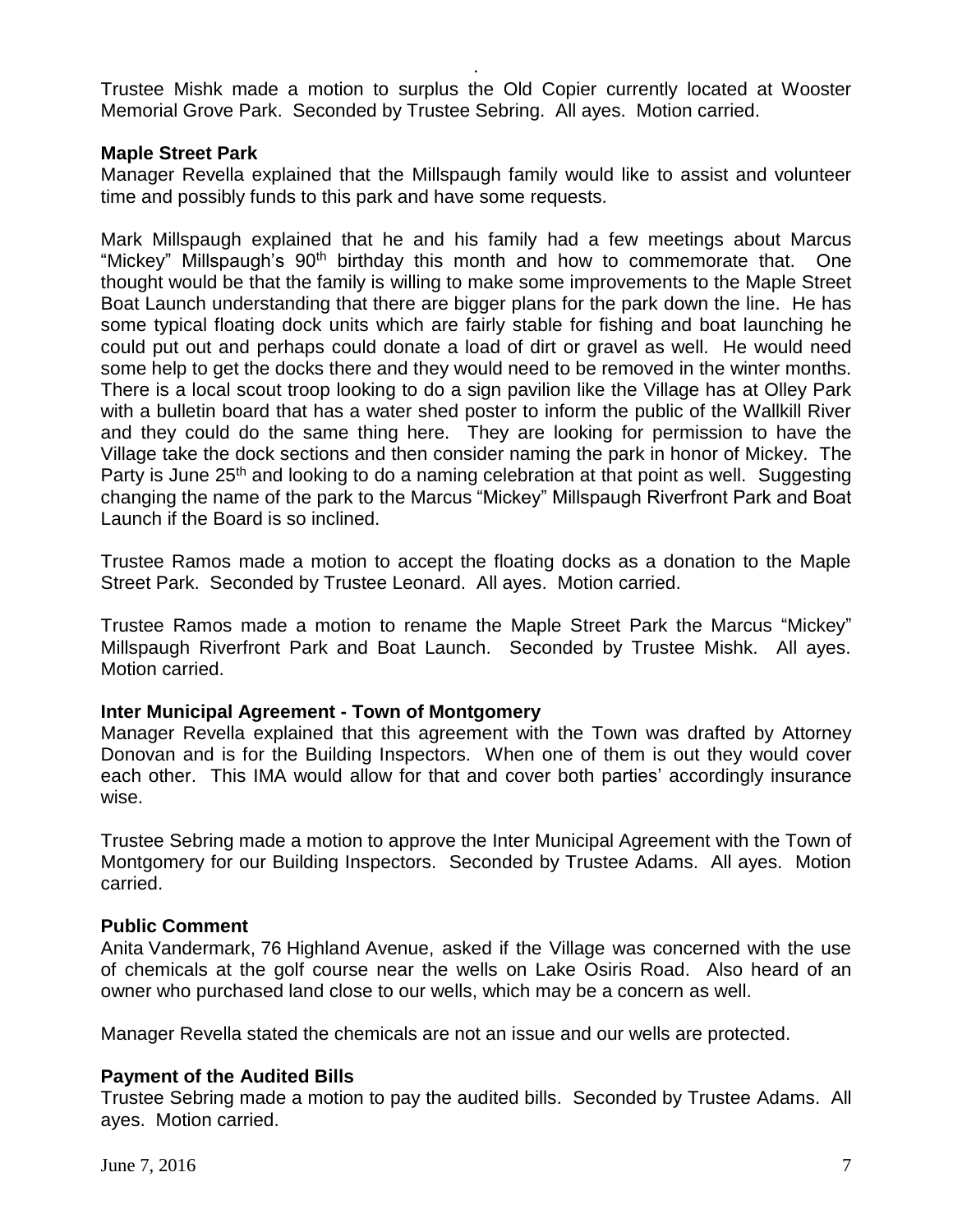# **Correspondence**

None.

# **Miscellaneous Comments from the Board of Trustees**

Trustee Leonard commented that the Thruway Sporting goods event was very impressive. Hope they do it again next year, Olley Park was a perfect place for it.

.

Trustee Ramos agreed with Ed, they did a great job. Blu Mango Fundraiser for the Summer Youth Employment Program was great.

Trustee Sebring attended another Solar training. We can get NY Solar to have a class here and we pick the venue and training topics. Would be wise we consider one or more of these items and maybe even invite the Town, as well as Maybrook, and Montgomery to participate as well.

Trustee Adams Harvest Fest is October 1<sup>st</sup>, 30<sup>th</sup> year of the event and Angry Orchard is happy to participate which is great. We need to narrow down what they will actually do whether it is PR and merchandise only, or if they can have a tasting, or if they can sell for consumption. If consumption, a special reprieve to the open container law must be given by the Village Board. She would like to have this up for discussion at the next meeting.

Mayor Rumbold thanked the Parks and Recreation Department for Olley Park as it looked beautiful for the event. Police awards was wonderful and they appreciated our efforts on their behalf. Memorial Day ceremony was wonderful. Will try to take care of the flags next year the person who normally does it was on leave. Thanks to IWS for taking care of the e-waste at Olley Park. She commented it would be nice to get a hold of what could be done about businesses with their window displays when they are vacant.

Manager Revella added that we received a donation in the amount of \$5,000 from the Buddhist Temple which they gave to us at the appreciation dinner we attended.

#### **Adjournment**

Trustee Mishk moved to adjourn. Seconded by Trustee Ramos. All ayes. Meeting adjourned.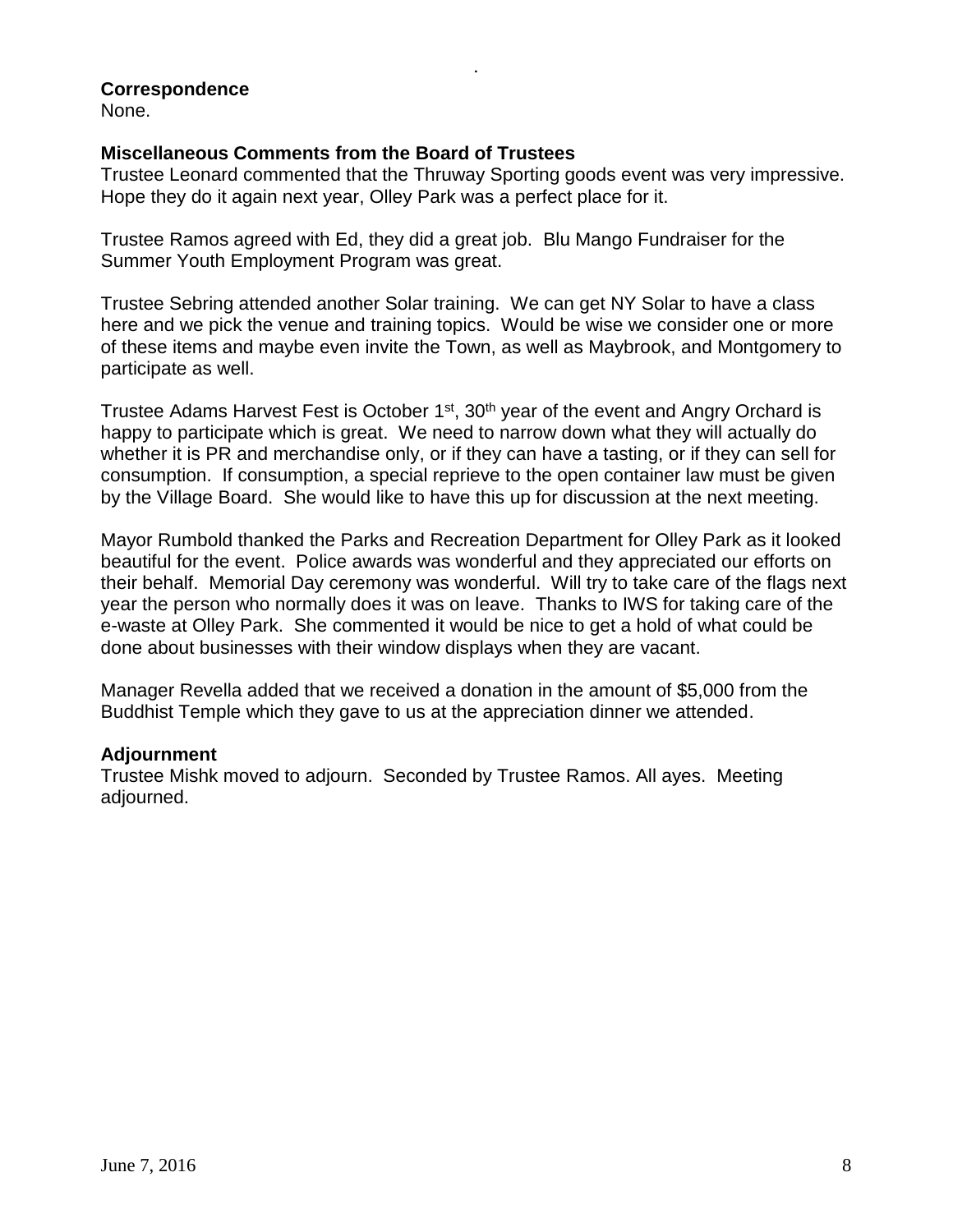# **Village of Walden Board of Trustees Regular Meeting June 7, 2016 Motions & Resolutions**

.

### **Public Hearing Local Law #5 of 2016 – Solar Panel Moratorium**

Trustee Sebring made a motion to open the public hearing for Local Law #5 of 2016 – Solar Panel Moratorium. Seconded by Trustee Ramos. All ayes. Motion carried.

Trustee Mishk made a motion to close the public hearing for Local Law #5 of 2016 – Solar Panel Moratorium. Seconded by Trustee Leonard. All ayes. Motion carried.

Trustee Mishk made a motion to adopt Local Law #5 of 2016 – Solar Panel Moratorium. Seconded by Deputy Mayor Hoffman. All ayes. Motion carried.

## **Hearing – 5 Hiddenview Drive**

Trustee Sebring made a motion to set a hearing for 5 Hiddenview Drive for Tuesday, June 21, 2016 at 6:30pm or as soon thereafter as the matter could be heard. Seconded by Trustee Mishk. All ayes. Motion carried.

## **Hearing – 19 Bank Street**

Trustee Sebring made a motion to mow and clean up the property at 19 Bank Street and charge the fees associated with it back to the property. Seconded by Trustee Ramos. All ayes. Motion carried.

# **Approval of May 17, 2016 Minutes**

Trustee Adams made a motion to approve the May 17, 2016 Minutes. Seconded by Trustee Mishk. All ayes. Motion carried.

# **Village Manager Contract**

Trustee Ramos made a motion to approve the Village Manager's contract. Seconded by Trustee Adams. All ayes. Motion carried.

#### **Hearing Request – 38 Center Street**

Trustee Adams made a motion to set a hearing for 38 Center Street for Tuesday, June 21, 2016 at 6:30pm or as soon thereafter as the matter could be heard. Seconded by Trustee Sebring. All ayes. Motion carried.

#### **Local Law #6 of 2016 – Modification of Fee Ordinance**

Trustee Adams made a motion to set a public hearing for Local Law #6 of 2016 – Modification of Fee Ordinance for Tuesday, June 21, 2016 at 6:30pm or as soon thereafter as the matter could be heard. Seconded by Trustee Mishk. All ayes. Motion carried.

# **DPW bond resolution**

Trustee Ramos made a motion to give permission to the Village Manager and the Village Treasurer to get bond counsel and bond for funds for the DPW facility in an amount not to exceed \$999,500. Seconded by Trustee Leonard. All ayes. Motion carried.